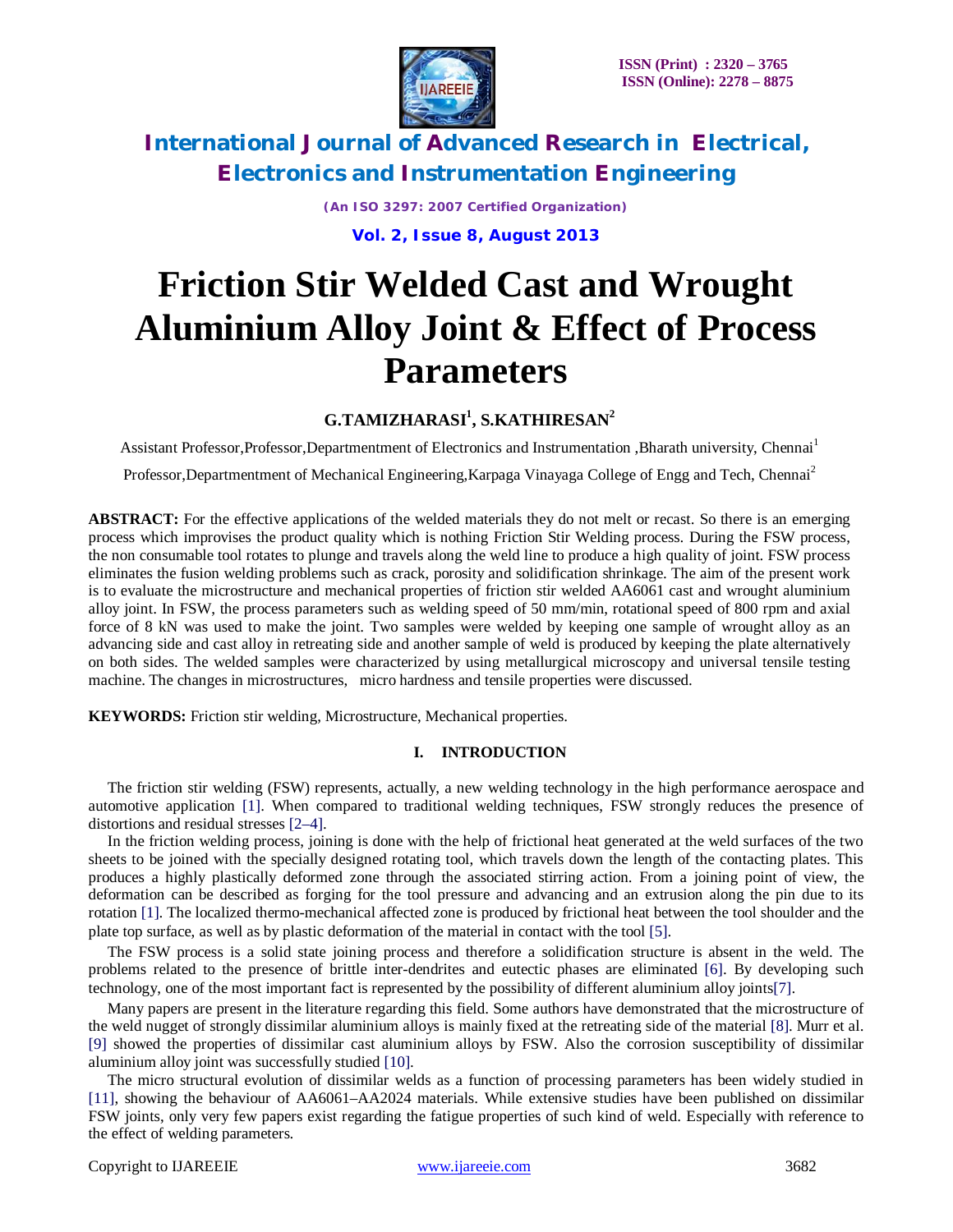

*(An ISO 3297: 2007 Certified Organization)*

### **Vol. 2, Issue 8, August 2013**

In this present study, dissimilar formed Al alloys were joined by friction stir welding method with various welding conditions. The both side of the stir zone divided into the retreating side and the advancing side from the relation between the tool rotation direction and plate travel direction as shown in Fig. 1. The objective of present research is to evaluate the microstructure andmechanical properties with the fixed location of each material, rotational speed and welding speed.



**Fig.1. FSW Process**

#### **II. EXPERIMENTAL PROCEDURE**

The materials used in this study were 6061T-6 cast and wrought aluminium alloy which size is 100 mm in length, 50 mm in width and 6 mm in thickness. The chemical compositions are listed in Table 1.

FSW has many welding parameters, such as fixed location of materials, tool (including shoulder and probe) materials, tool rotation speed, welding speed and the angle of the tool. In this study, only fixed location of material was changed and other parameters were fixed at 800 rpm of the tool rotational speed, 50 mm/min of the welding speed and axial force of 8 kN. Tool was made of high carbon high chromium steel with shoulder diameter 18 mm, pin diameter 6 mm and hexagonal pin length 5.8 mm. The welding tool was rotated in the clockwise direction and specimens, which were tightly fixed at the backing plate, were travelled.

The Vickers hardness value of the weld zone was measured on a cross-section and perpendicular to the welding direction using a Vickers indenter with a 100 gf load for 10 s. The tensile test was carried out at room temperature using an Instrontype testing machine withcross-head speed of  $1.67 \times 10^{-2}$  mm/s. To determine the tensile strength of the stir zone, tensile test specimens were sectioned in the transverse direction to the weld line with an electrical discharge machine (EDM).

Micro structural changes from the weld zone to the unaffected base metal were examined with optical microscopy (OM). Because each material showed the different etching response to the Keller etchant, the microstructure of the weld zone was easily distinguished 6061-T6 cast and wrought aluminium alloy.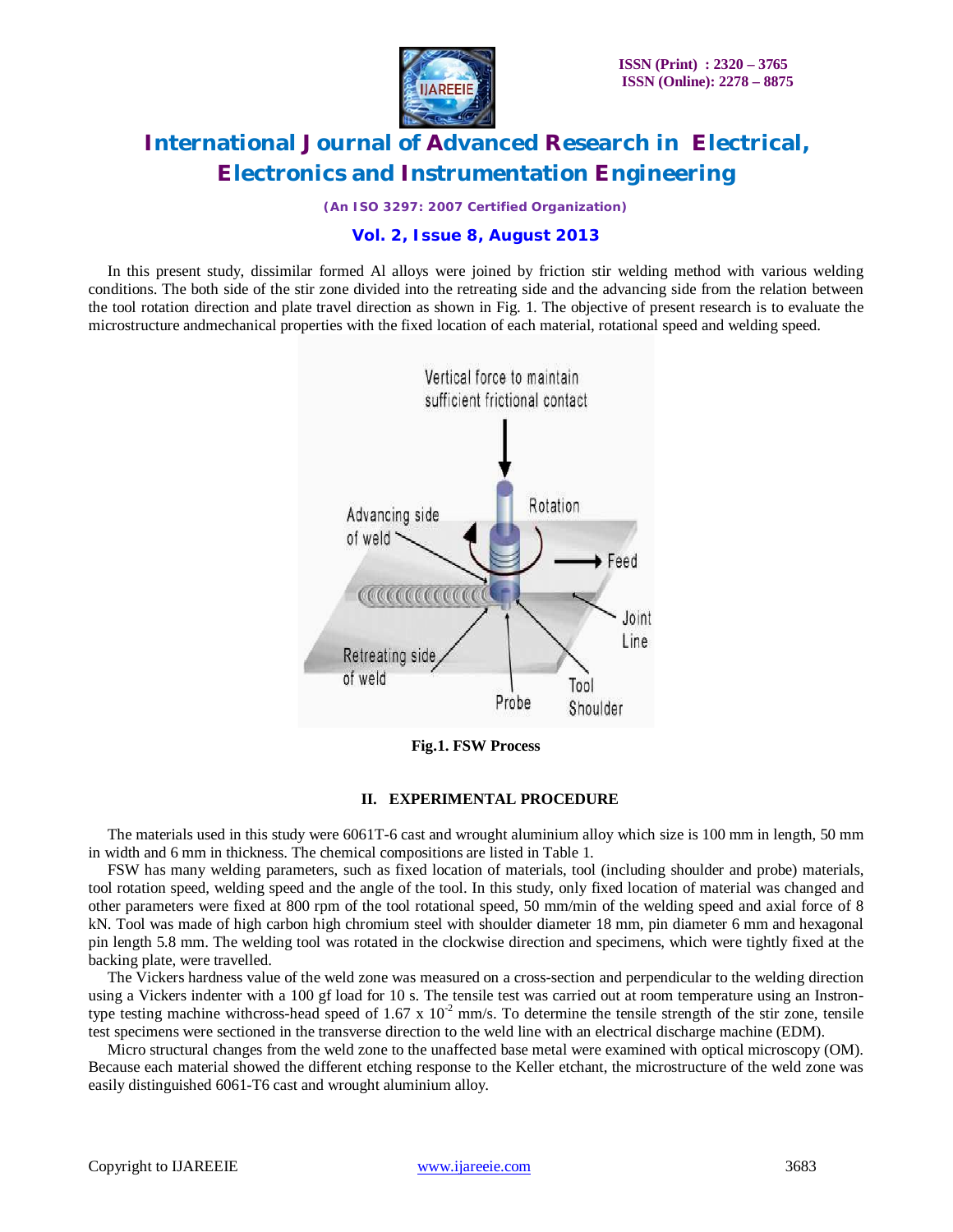

*(An ISO 3297: 2007 Certified Organization)*

#### **Vol. 2, Issue 8, August 2013**

#### **III. RESULTS AND DISCUSSION**

The dissimilar formed 6061-T6 cast and wrought aluminium alloys were successfully joined by the FSWand showed no porosity and defects in both weld top and rear surfaces regardless of the welding conditions.

Fig. 2 illustrates the images of friction stir weld plates with various welding conditions. From the different etching response of each material, 6061-T6 wrought Al alloys appeared darker colored than 6061-T6 cast Al alloys in the stir zone. In case cast Al alloys were fixed at the retreating side, more light colored regions that were estimated as that of 6061-T6 cast Al alloys occupied the large fraction in the stir zone. However, when wrought Al alloys were fixed at the retreating side, the microstructure of the stir zone was mainly composed of that of 6061-T6 wrought Al alloys. Therefore, the microstructure of the stir zone mainly depended on the materials fixed at the retreating side and some of the advancing sided material.

#### **Table1. Chemical composition of base metals AA6061-T6 (mass fraction, %)**

|               | Si    | Fe    | Cu    | Mn    | Mg    | Cr    | Zn    | Ti    | Al   |
|---------------|-------|-------|-------|-------|-------|-------|-------|-------|------|
| Cast AA       | 0.540 | 0.222 | 0.174 | 0.127 | 0.950 | 0.086 | 0.075 | 0.020 | Bal. |
| Wrought<br>AA | 0.567 | 0.173 | 0.212 | 0.031 | 0.92  | 0.066 | 0.021 | 0.018 | Bal. |



**Fig.2. Images of friction stir weld plates. (a) and (b) are 800 rpm Left figures are 6061-T6 cast AA fixed at the retreating side and right figures are 6061-T6 wrought AA fixed at the retreating side. (R) represents retreating side and (A) represents advancing side.**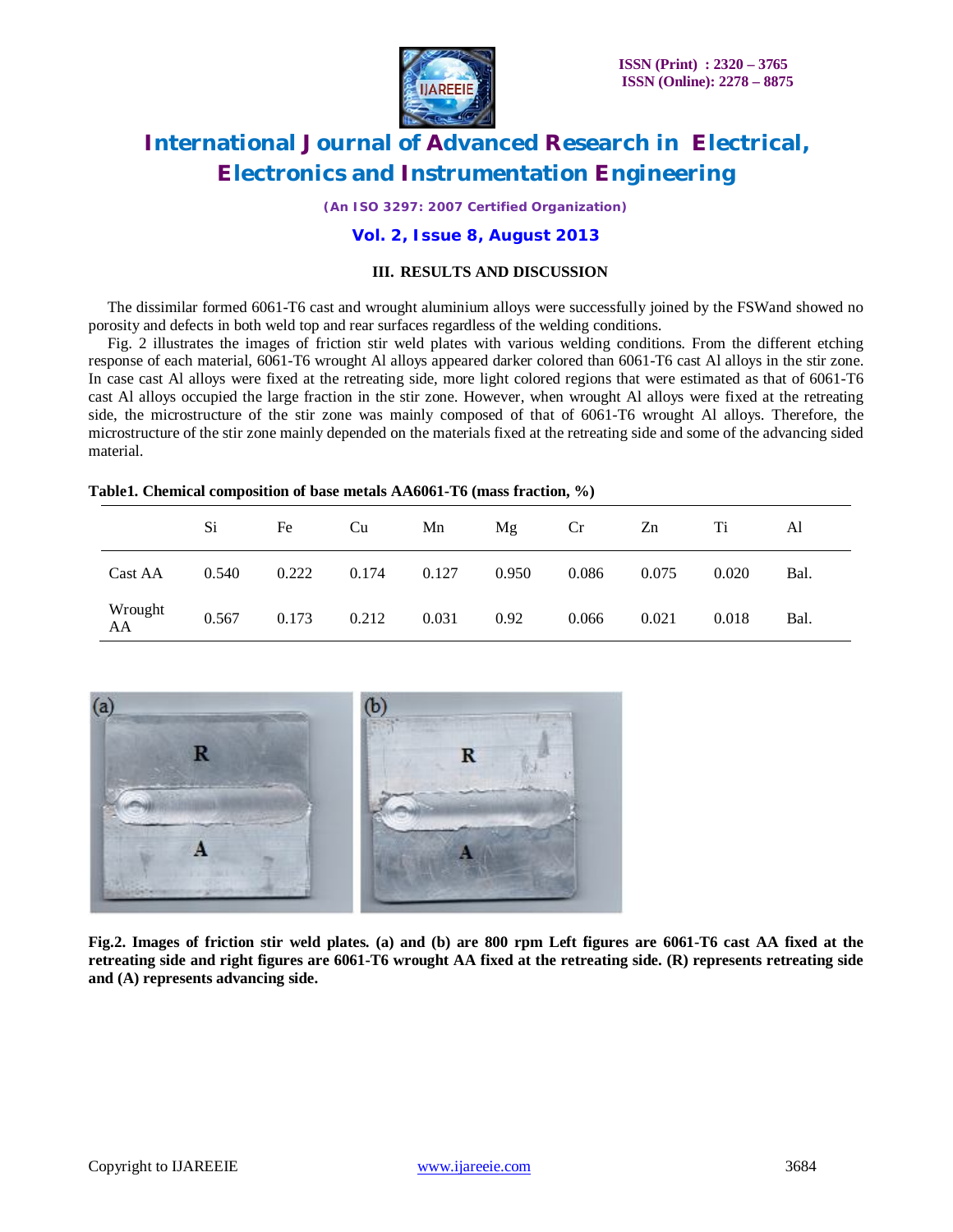*(An ISO 3297: 2007 Certified Organization)*

**Vol. 2, Issue 8, August 2013**



**Fig.3. Microstructures of 6061-T6 cast Al alloy (a) and 6061-T6 wrought Al alloy (b).**

The onion ring patterns were obviously observed in part of the stir zone and characterized by the stacked structure of each material. The area of the stir zone showed almost the same according to the fixed location of each material. However, the area of the stir zone slightly decreased as increasing rotational speed due to the different the cooling rate.

Fig. 3 shows the microstructures of the base metals. The dendrite microstructure of the 6061-T6 cast Al alloy (a) was composed of primary α phase and Al–Si eutectic structure. The primary α phase occupied much more volume fraction than Al–Si eutectic structure because 6061-T6 cast Al alloy included less Si contents than that of Al–Si eutectic point composition.

Fig. 4 shows the microstructures of the weld zone in case 6061-T6 cast Al alloy was fixed at the retreating side. The advancing side of the stir zone (a) showed the fine and recrystallized grain structure of 6061-T6 wrought Al alloys. Its grain size was much smaller than that of the 6061-T6 Al alloy base metal. Onion ring patterns (b) were continuously observed in the retreatingside of the stir zone and randomly observed in the advancing side of the stir zone.Onion ring patterns were composed of the lamellar like structure of stacked 6061-T6 cast Al and 6061-T6 wrought Al alloy in turn and shows the same width respectively. The upper region of the stir zone (c) had a slightly elongated and recrystallized 6061-T6 wrought Al alloys and thinly scattered Si particles. The exact central region (d) of the stir zone and other regions where the onion ring patterns was not observed showed the homogeneously dispersed Si particles comparing that of 6061-T6 cast Al base metal which the eutectic Si particles are partially distributed.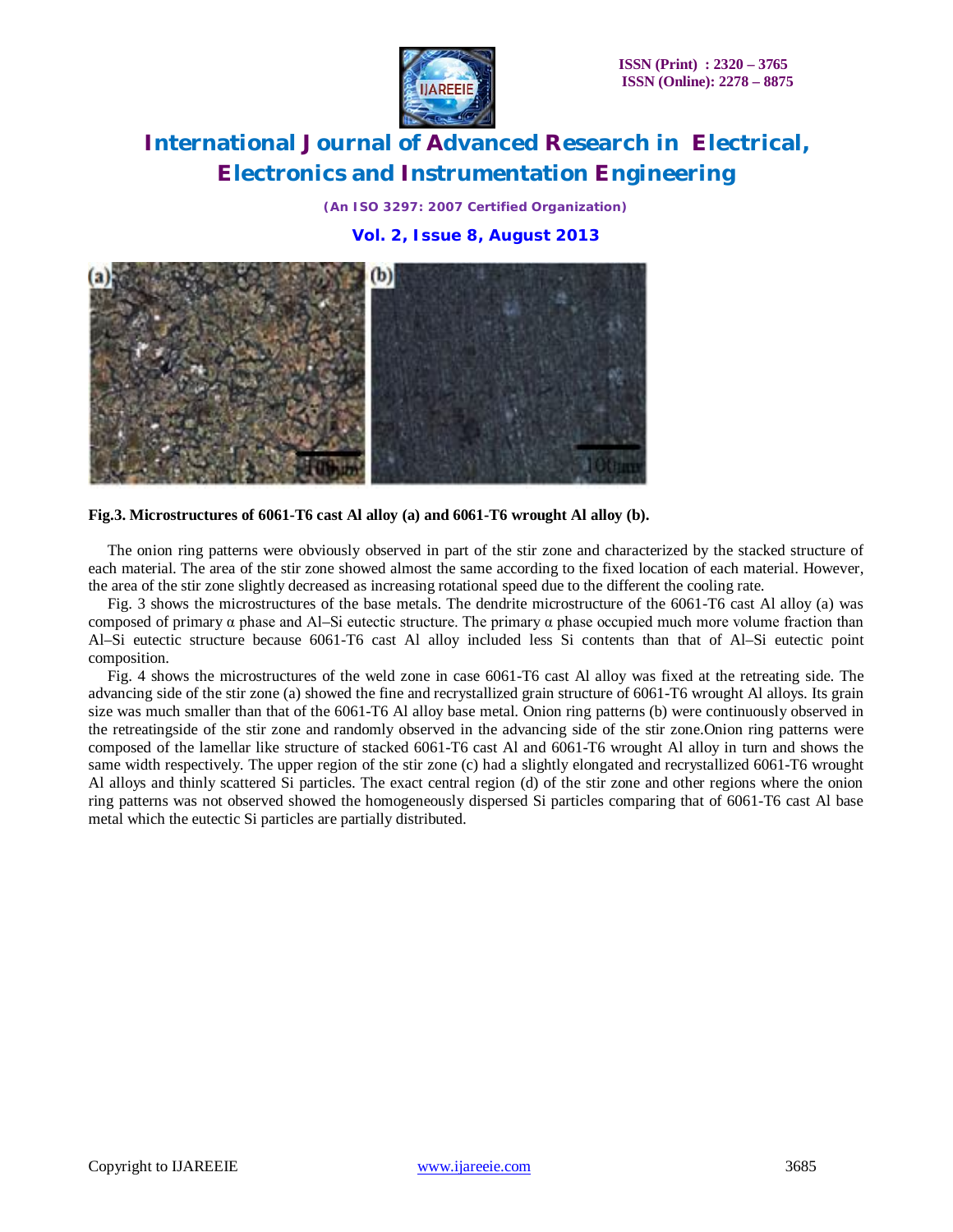

*(An ISO 3297: 2007 Certified Organization)*

### **Vol. 2, Issue 8, August 2013**



F**ig.4. Microstructures of the stir zone in case 6061-T6 cast Al alloy was fixed at the retreating side**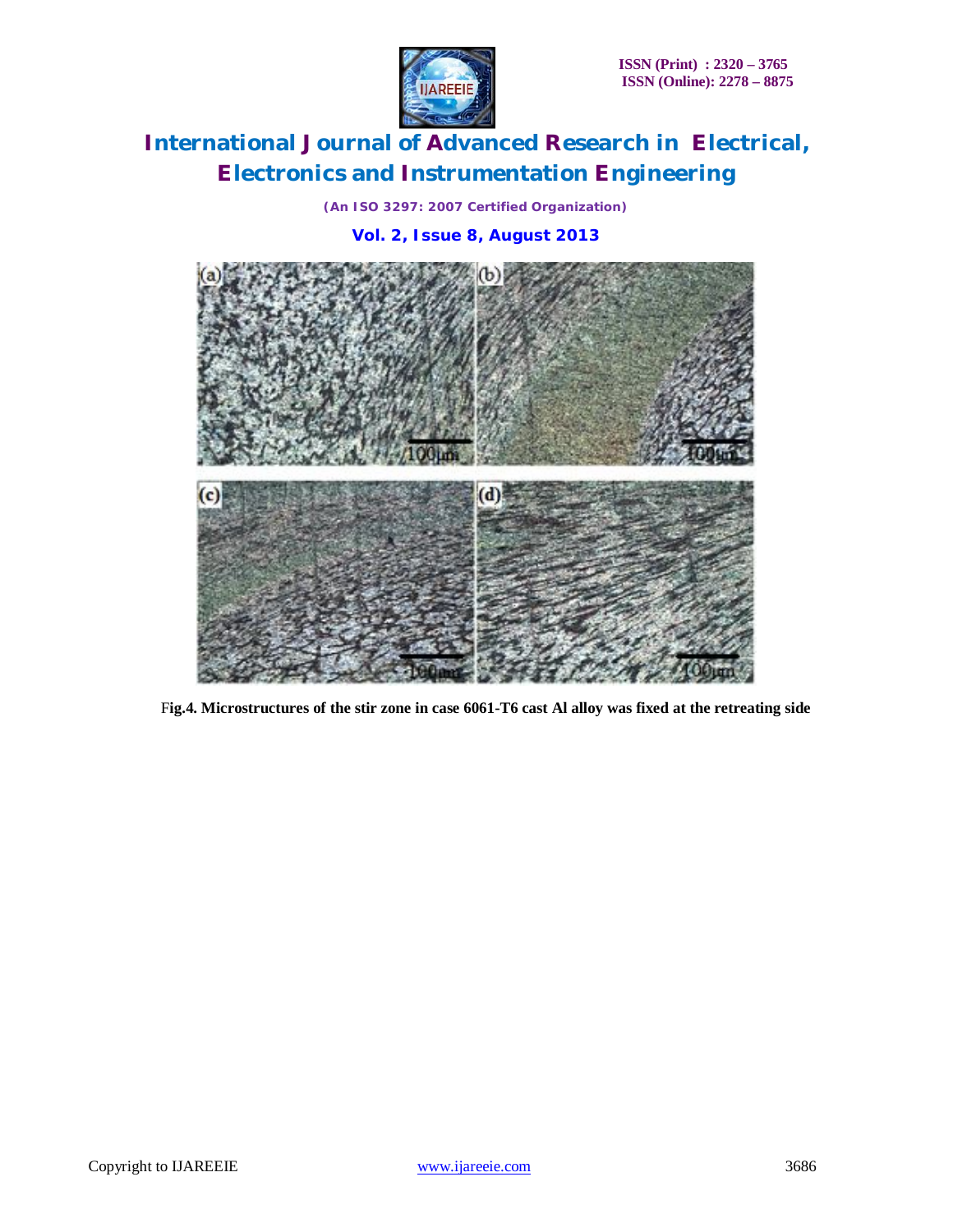*(An ISO 3297: 2007 Certified Organization)*

### **Vol. 2, Issue 8, August 2013**



#### **Fig.5. Microstructures of the stir zone in case 6061-T6 wrought Al alloy was fixed at the retreating side.**

Fig. 5 shows the microstructure of the weld zone when 6061-T6 wrought Al alloy was fixed in the retreating side. The transition region of the advancing side (a) had a microstructure relate to 6061-T6 cast Al alloy and the dispersed

Si particles aligned through the tool rotation direction. Lamellar-like onion ring patterns (b) were also observed in the stir zone. But the width of each layer showed some difference compared to that of Fig. 4(b).

The width of 6061-T6 wrought Al alloys layer is wider than that of 6061-T6 cast Al alloy. The region marked (c) which was dominant structure of the stir zone showed fine and equiaxed grain structure of 6061-T6 wrought Al alloy and no scars of 6061-T6 cast Al alloy. The center region of the stir zone (d) showed swirl and vortex-like patterns of each material, microscopically recrystallized 6061-T6 wrought Al alloys and thinly distributed Si particles.

Fig. 6 shows the cross-sectional hardness profile near the weld zone according to the fixed location of materials. Hardness of the stir zone was lower than that of 6061-T6 wrought Al alloy, but higher than that of 6061-T6 castAl alloy. Some previous report explained that the softening of the stir zone in case of precipitate hardened Al alloy like 6061-T6 wrought Al alloys mainly due to the precipitates behavior during the welding thermal cycle [12,13]. The improved hardness of the stir zone in case of 6061-T6 cast Al alloys was caused by homogeneously distributed Si particles [14]. The hardness of the stir zone showed higher value in case 6061-T6 wrought Al alloys were fixed at the retreating side. This result can be explained by the dominant microstructure of the stir zone.

Fig. 7 shows the transverse tensile strengths with each condition. The strengths of the stir zone in case 6061-T6 cast Al alloy was fixed at retreating side, showed 188MPa for ultimate tensile strength (UTS) and 112MPa for yield strength (YS). The strengths of weld zone, in case 6061-T6 wrought Al alloy was fixed at retreating side, showed 206 MPa for UTS and 127MPa for YS. The higher strength of the weld zone was acquired when 6061-T6 wrought Al alloy is fixed at the retreating side.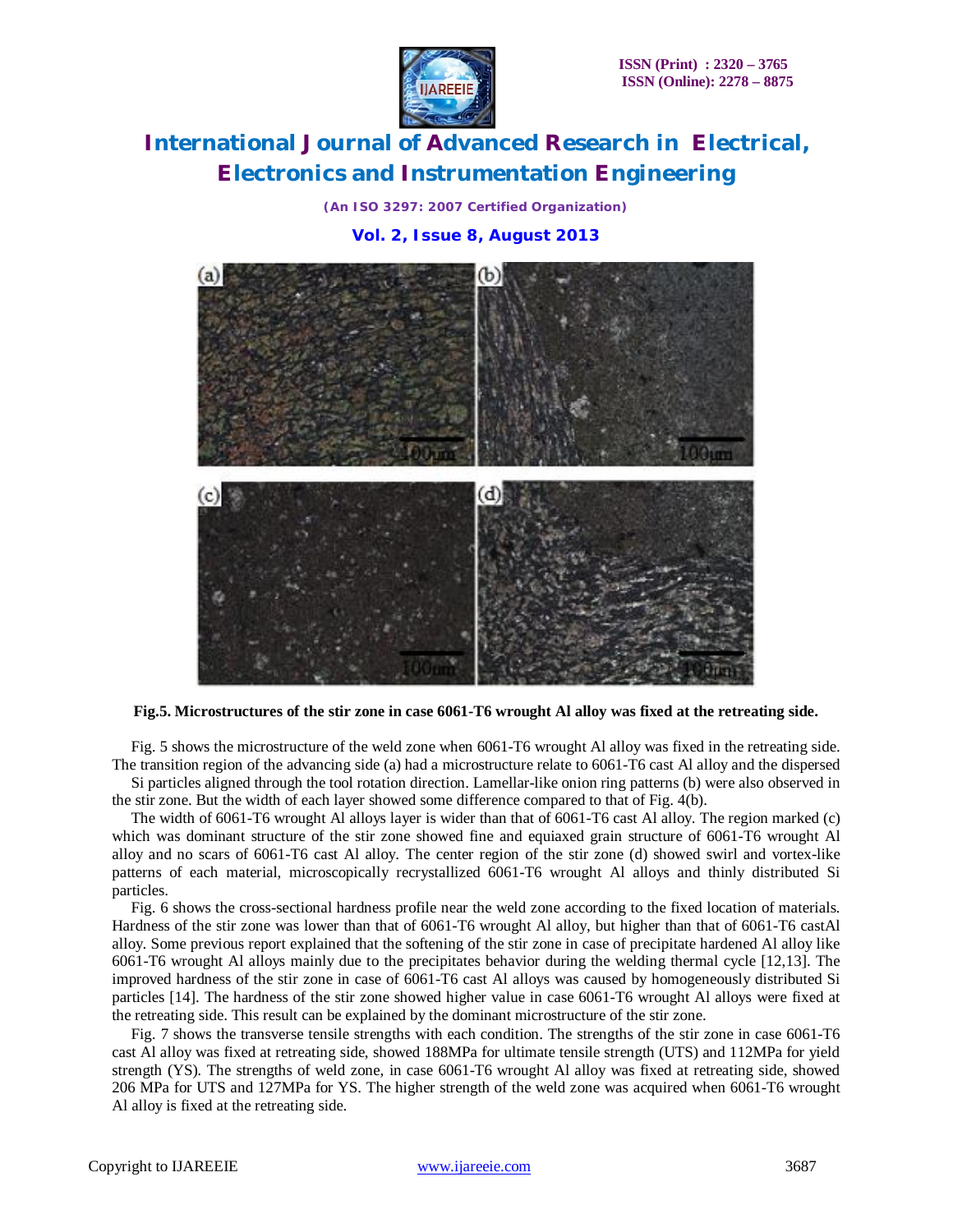

*(An ISO 3297: 2007 Certified Organization)*

**Vol. 2, Issue 8, August 2013**



#### **Fig.6Hardness profile of cross-section of weld zone**



**Fig.7Transverse tensile strength according to the fixed location of materials**

### **IV. CONCLUSION**

1. Defect free dissimilar 6061-T6 cast and wrought aluminium alloy joint is obtained in the narrow range of welding conditions.

2. The microstructure of the stir zone was mainly depends on the retreating side material.